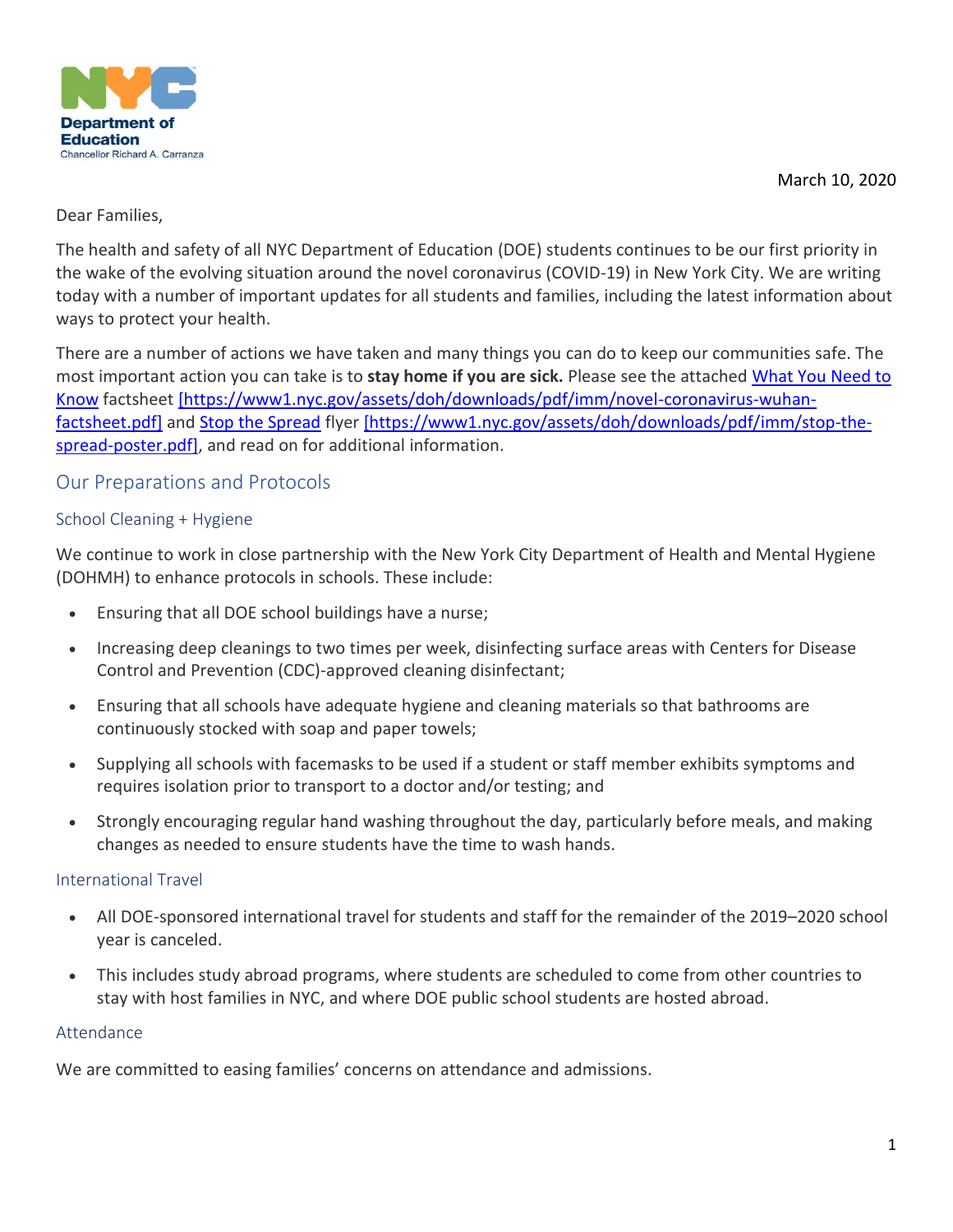

- Student absences in the current school year (2019–2020) will not impact applications of current fifth  and eighth-graders applying to middle- or high-schools for the 2020–2021 school year.
- Student absences in the current school year (2019–2020) will not impact applications of current fourthand seventh-graders applying for middle- or high-school for the 2021–2022 school year.

# What if a student feels sick in school?

- In the event a student is sick, complaining of fever, cough, or shortness of breath, that child should be taken to the school nurse.
- The nurse will ask the student to wear a face mask, call for parental pick up, and recommend calling a medical provider for instructions.
- Any student with respiratory symptoms and fever should wait in a supervised setting with a closed door, away from other students.

# What if there is a confirmed case of COVID-19 in my school?

- In the event that DOHMH determines that there is a need for investigation, closure, or other action at a school, you will immediately be notified.
- Per New York State, if there is a confirmed case in a school, the school must be closed for at least 24 hours while DOHMH investigates and determines whether additional closure is needed.
- We urge you to ignore rumors you might hear separate and apart from official communication from DOHMH, DOE, and your school.

We are working with the State to provide more information on school closure guidance to share in the near future.

### Large Gatherings

Right now, the City has not advised the cancellation of large events or public gatherings, but is monitoring developments and will adjust as needed.

- If you are sick, stay home.
- If you have chronic conditions like heart disease, diabetes, a compromised immune system, chronic lung disease, and/or cancer, avoid unnecessary gatherings and events.

# What You Can Do

### Reduce Overcrowding

- Walk or bike to work, if possible.
- If the train is too packed, wait for the next one.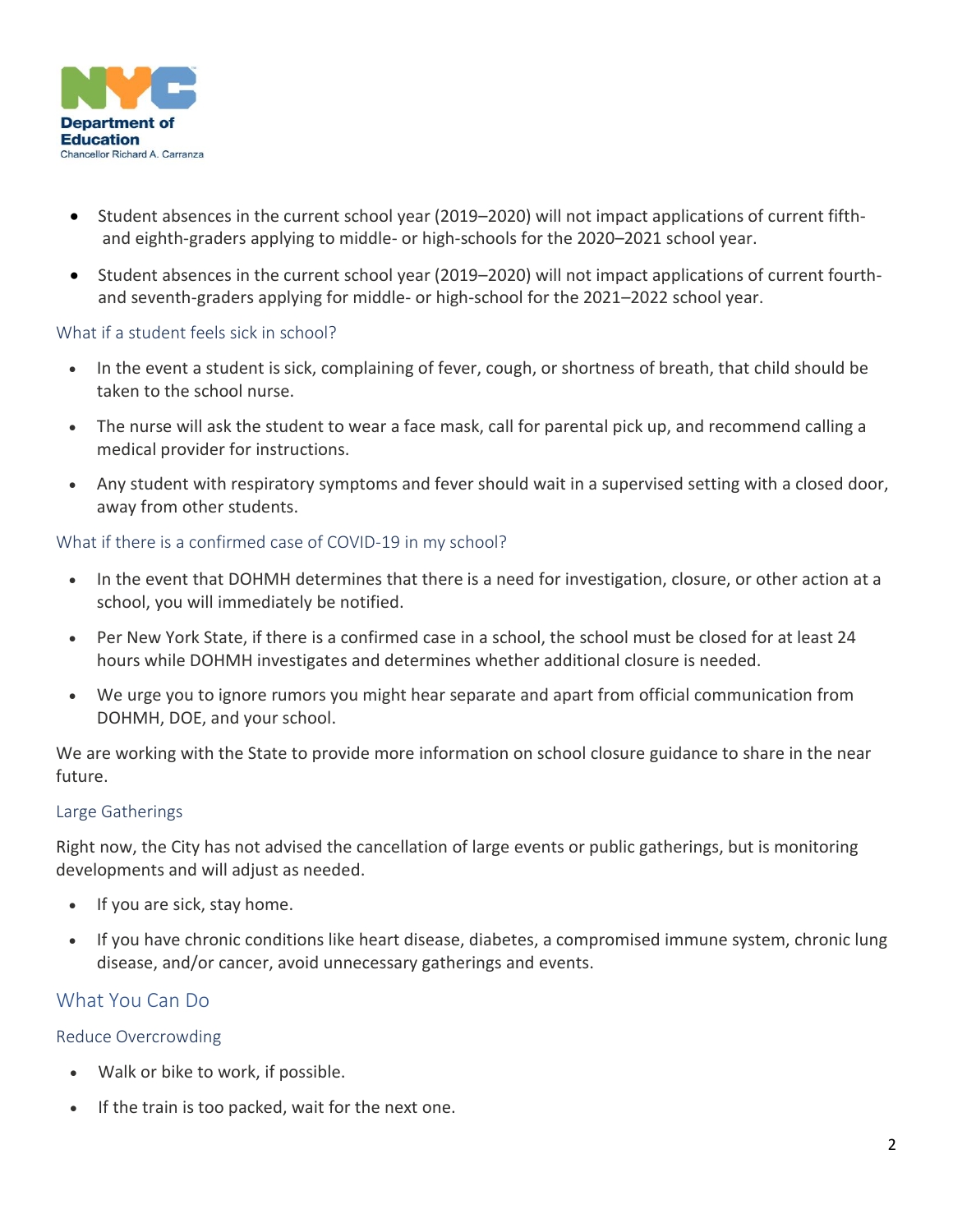

### If You Feel Sick

- Stay home and call your doctor if you have symptoms including but not limited to coughing, shortness of breath, fever, or sore throat.
- If you do not feel better in 24–48 hours, seek care from your doctor.
- Avoid going out in public. Do not go to school or work until you have been fever-free at least 72 hours without the use of fever-reducing drugs like Tylenol or ibuprofen.
- If you need help getting medical care, call 311.
- NYC will provide care regardless of immigration status or ability to pay.

# Special Guidance for Vulnerable New Yorkers

- The City is advising those with chronic lung disease, heart disease, cancer, diabetes, or a compromised immune system to avoid unnecessary events and gatherings.
- If you have family or friends who have one of these conditions, do not visit them if you feel sick.

# If You Have Traveled Recently

Anyone who has traveled to Italy, Iran, South Korea, Japan, or China and returned on or after March 4, 2020, must stay home from work or school for 14 days after their last day in that country and minimize contact with other people.

- If returning travelers from affected countries develop fever, cough, or trouble breathing, they should call their medical provider and tell them about their symptoms and history of travel.
- For those self-monitoring at home, DOHMH has developed a supporting doctor's note and FAQ available at nyc.gov/coronavirus under "Returning Travelers."

Students and families who returned from the affected countries before March 4, 2020, should monitor their health; if they develop any symptoms, they should stay home and call their medical provider. Please monitor CDC.gov for updates on affected countries here: [https://www.cdc.gov/coronavirus/2019-ncov/travelers/after](https://nam01.safelinks.protection.outlook.com/?url=https%3A%2F%2Fwww.cdc.gov%2Fcoronavirus%2F2019-ncov%2Ftravelers%2Fafter-travel-precautions.html&data=02%7C01%7CKBlumm%40schools.nyc.gov%7C3b0f05d7d70b45a1421b08d7c11b31ef%7C18492cb7ef45456185710c42e5f7ac07%7C0%7C0%7C637190194850437893&sdata=UMN8geWKO7Fm91sVqH2duYNImrbOZchYzaKFe6hMmyc%3D&reserved=0)[travel-precautions.html.](https://nam01.safelinks.protection.outlook.com/?url=https%3A%2F%2Fwww.cdc.gov%2Fcoronavirus%2F2019-ncov%2Ftravelers%2Fafter-travel-precautions.html&data=02%7C01%7CKBlumm%40schools.nyc.gov%7C3b0f05d7d70b45a1421b08d7c11b31ef%7C18492cb7ef45456185710c42e5f7ac07%7C0%7C0%7C637190194850437893&sdata=UMN8geWKO7Fm91sVqH2duYNImrbOZchYzaKFe6hMmyc%3D&reserved=0)

### Continue to Practice General Viral Infection Prevention Measures Including:

- Wash your hands with soap and water often.
- Cover your nose and mouth with a tissue or sleeve when sneezing or coughing.
- Do not touch your face with unwashed hands.
- Do not shake hands. Instead wave or elbow bump.
- Monitor your health more closely than usual for cold or flu symptoms.